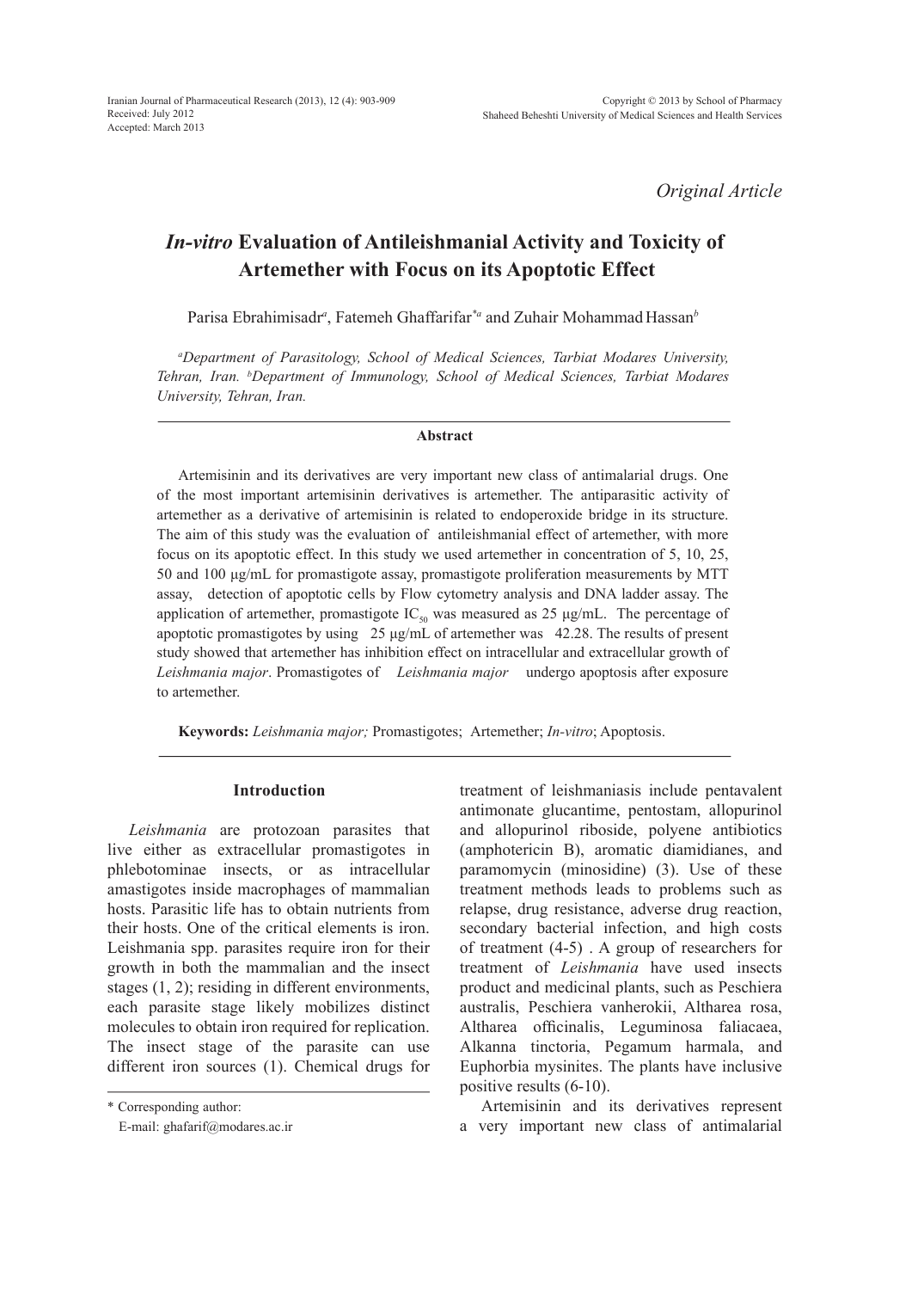

**Figure 1.** Chemical structure of artemether

drugs; they are becoming more and more commonly used throughout the world. The most important artemisinin derivatives are artesunate, artemether, arteether and dihydroartemisinin. Newer semisynthetic and synthetic derivatives are also being developed. The artemisinin derivatives act quickly and are eliminated quickly. The antiparasitic activity of artemisinin and its derivative are related to endoperoxide bridge in its structure. Artemether is one of the new, promising semi- synthetic anti-malarial drugs (sesquiterpene lactone endoperoxides) derived from the natural product artimisinin, extracted from the plant *Artemisia annua*. It is used for the treatment of erythro- cytic stages of chloroquine-resistant *Plasmodium falciparum*  and cerebral malaria (11).

The Chemical structure of artemether has been shown in Figure1. In this study the antileishmanial properties of artemether, with more focus on its apoptotic effect, have been evaluated *in-vitro*.

## **Experimental**

## *Leishmania culture*

*L. major* (MRHO/IR/75/ER) was cultured in RPMI 1640 (Gibco) with 20% FCS (Gibco) for preparation of adequate promastigotes.

## *Artemether preparation*

Artemether was obtained from Exim Pharm Co. US. Stock solutions of artemether were freshly prepared in ethanol–water (1:1, v/v). At first 1 mg of artemether was dissolved in 0.5 mL ethanol and then slowly diluted with 0.5 mL water. For better dissolving, we used 100 μL of ethanol and 100 μL of water respectively to get the volume of 1 mL (12) .

## *Promastigote assay*

Promastigote assay was carried out using a previously described direct counting assay based on growth inhibition (13). The effects of the crude extracts were evaluated in 24-well microtitre plates. The promastigotes were seeded at an initial concentration equivalent to that of early log phase  $(2 \times 10^5 \text{ promastigotes/mL}).$ Results were expressed as the concentration that inhibited parasite growth by 50% (IC<sub>50</sub>). IC<sub>50</sub> was measured by calculating from log-probit analyses using linear regression.

*Promastigote proliferation measurements by MTT [3-(4, 5-methylthiazol-2-yl)-2, 5-diphenyltetrazolium bromide] assay*

In 3 separate 96-well microtitre plates, 3×106 promastigotes of *Leishmania major* per well were cultured in RPMI 1640 (Gibco) and 20% FCS (Gibco) and allowed to multiply for 24,48 and 72 h in the medium alone (control group), in solvent (other control group) or in the presence of artemether in concentration of 5,10, 25, 50 and 100 μg/mL. After these times 20 μL of tetrazolium (Roche, Germany) (5 mg/ mL) was added to each well and encubated in 18 °C for 4 h then centrifuged in 1000g for 10 min, the supernatant was discarded and 100 μL of DMSO was added to each wells and resuspended. The OD was read by ELISA reader in 540 nm. (14).

## *Amastigote/ Macrophage Assay*

Drug susceptibilities of the amastigotes in the macrophage BALB/c mice were determined by following a modification of the method of Chang. Briefly, peritoneal macrophages were collected and infected *in-vitro* with promastigotes in RPMI medium with 10% heat-inactivated fetal bovine serum to yield  $1\times10^6$  cells and  $1\times10^7$  promastigotes per ml. The cultures were incubated for about 3 days at 37  $\degree$ C in 5% CO<sub>2</sub> to allow phagocytosis of the promastigotes and adhesion to the surface.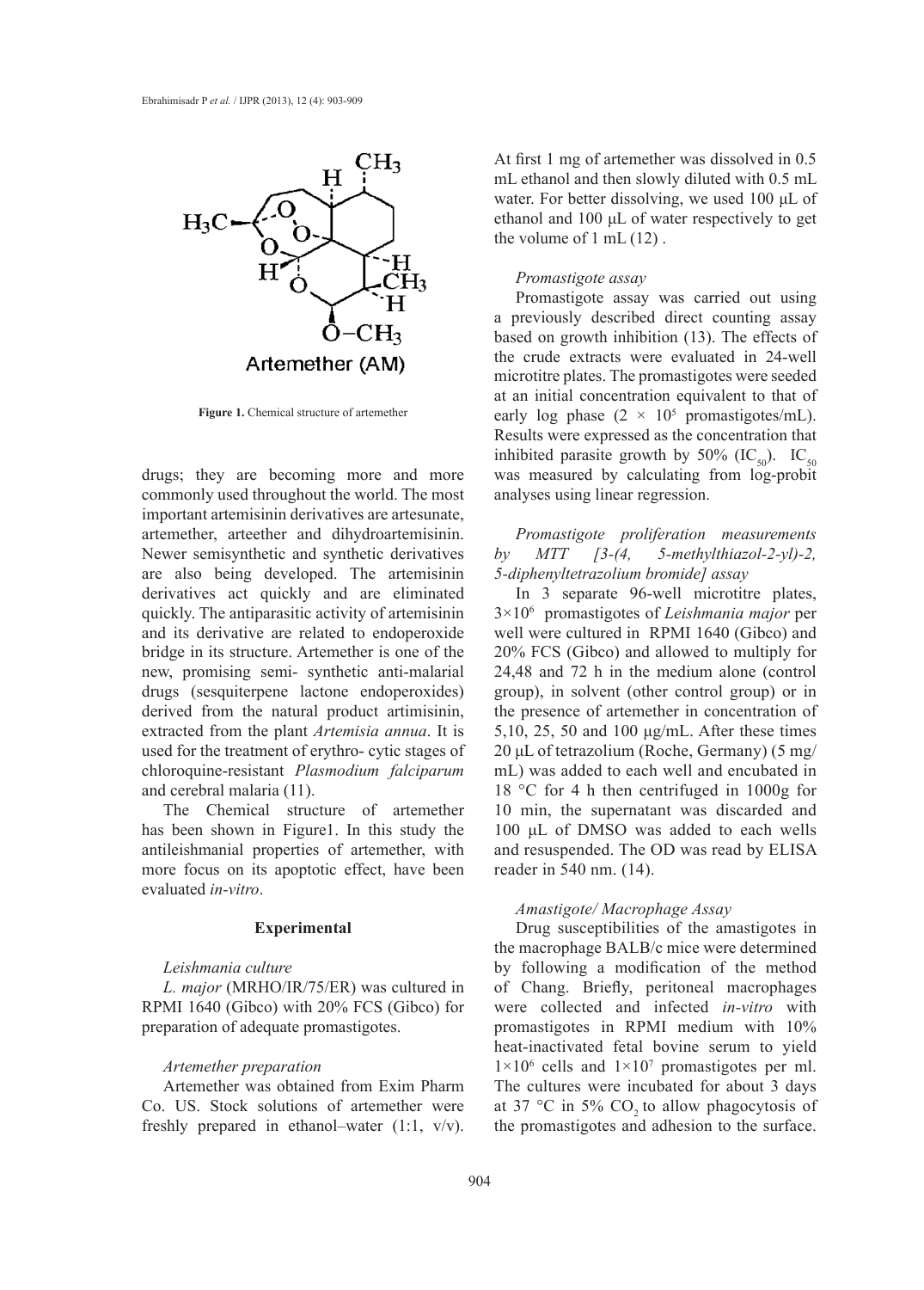

**Figure2.** The OD in 540 nm obtained from MTT assay of *Leishmania major* promastigotes in the presence of various concentrations of artemether in comparison with control group in 0, 24, 48 and 72 h.

The number of parasites were calculated in 100 macrophages, then  $2 \times 10^5$  macrophages/ well were cultured in 24-well plates with RPMI and 10% FBS. The extracts of plant with the concentration that obtained by  $IC_{50}$ , were added to the wells after 24 h. The plates incubated in 37  $\rm{^{\circ}C}$  and 5%  $\rm{CO}_{2}$  incubator and the amastigotes in 100 macrophages were counted in 24, 48 and 60 h after incubation (15).

## *Flow cytometry analysis*

The Annexin-V Staining Kit (Roche, Germany) with propidium iodide (PI) was used for the detection of apoptotic and necrotic cells according to the manufacturer›s protocol. Briefly, promastigotes were washed in cold phosphate-buffered saline (PBS) by centrifugation at 1400 g for 10 min and the pellet resuspendeed in binding buffer to a concentration of  $1 \times 10^6$ /mL of promastigotes. Then, they were incubated for 15 min in dark and at room temperature in 10 μL of Annexin-V in the presence of PI. Then, the samples were analyzed with FACSC alibur flow cytometer (Becton Dickinson and Cell Quest software), and the percentage of positive cells was determined for each sample.

*DNA ladder assay* 

An apoptotic DNA ladder kit (Roche,

Germany) was used to extract DNA from apoptosis-induced cells according to the manufacturer›s protocol. Briefly, promastigotes  $(5 \times 10^6 \text{ cells})$  were incubated alone or with 10, 25, and 50 μg/mL of artemether for 24 h, then collected and froze in -20 °C. An apoptotic DNA ladder kit was used to extract DNA from apoptosis-induced promastigotes. DNA was electrophoresed in 1 % agarose gels at 100 V for 2 h. The analysis of DNA fragmentation carried on manufacturer›s apoptotic DNA ladder kit.

## **Results**

#### *Anti-leishmanial activity of artemether*

Following the application of artemether, promastigote IC<sub>50</sub> were measured as 25 μg/mL. Cytotoxic potential of artemether on *L. major*  promastigotes was measured by using the MTT assay. Grouth inhibition of promastigotes was evaluated and the percentage of *Leishmania major* promastigotes in the presence of various concentrations of artemether in comparison with control group in 0, 24, 48 and 72 h are showed in Figure 2.

#### *Flow cytometric analysis*

Flow cytometric analysis was performed after labeling with Annexin-V FLUOS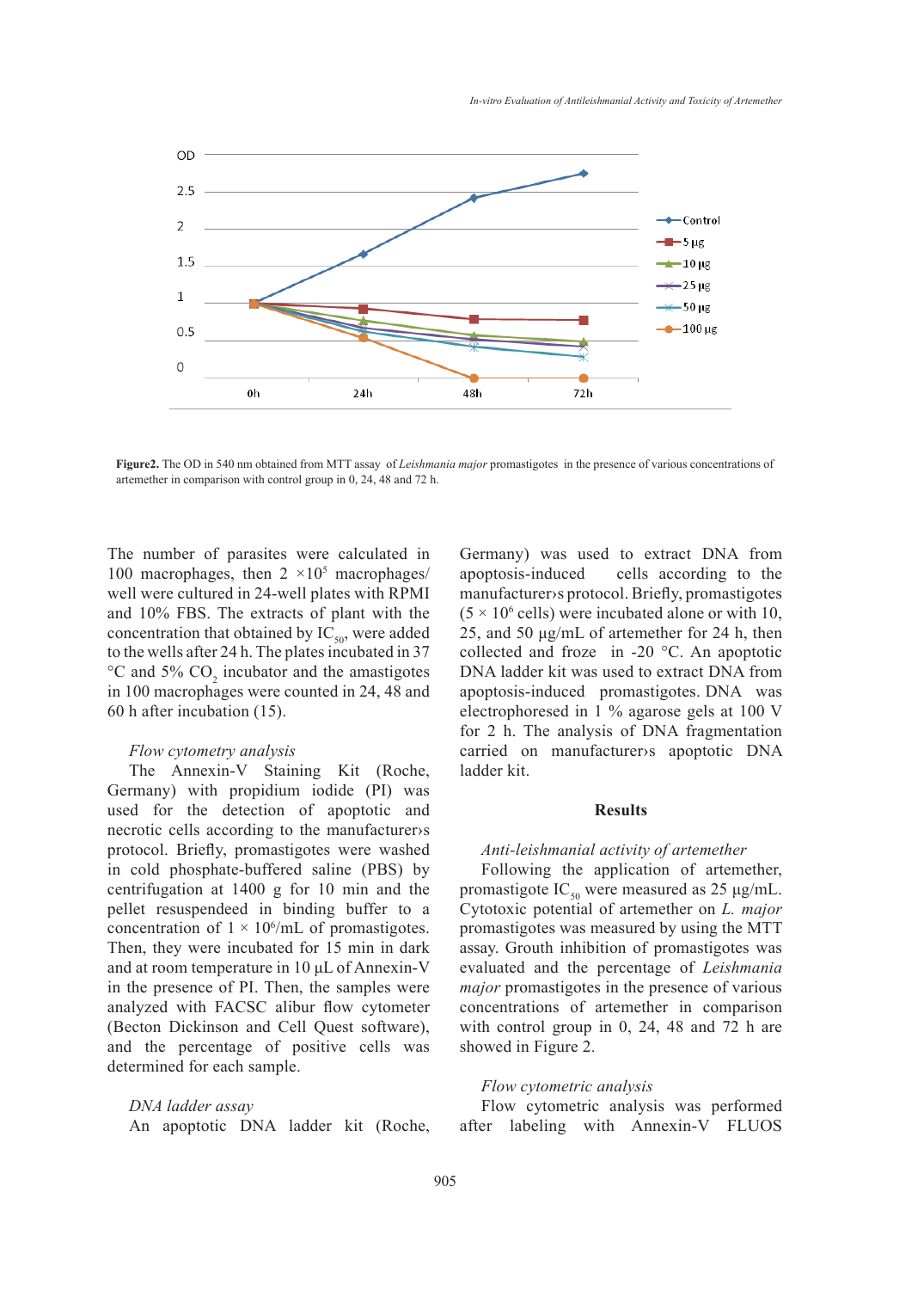**Table 1**. Mean and SD of amastigote/macrophage in 72 h after adding artemether with different concentrations.

| <b>Artemether concentration</b>                                                                               |  |  | Control 1 Control 2 $5 \mu g/mL$ 10 $\mu g/mL$ 25 $\mu g/mL$ 50 $\mu g/mL$ 100 $\mu g/mL$ |  |
|---------------------------------------------------------------------------------------------------------------|--|--|-------------------------------------------------------------------------------------------|--|
| Mean, SD of amastigote/macrophage 0.98, 0.08 0.92, 0.11 0.78, 0.06 0.64, 0.05 0.49, 0.05 0.30, 0.3 0.21, 0.02 |  |  |                                                                                           |  |

and the percentages of viable, necrotic and apoptotic cells were determined for each concentration of artemether. Fluoresceinconjugated Annexin-V is used to detect the externalized phosphatidylserine as it has a high binding affinity to this phospholipid component. Additionally, annexin-V FLUOS allows distinguishing between apoptotic cells, necrotic cells, and surviving cells. The percentage of apoptotic promastigotes by using 0, 25 and 50 μg/mL of artemether was 2.44, 42.28 and 71.95μg/mL respectively (Figure 3).

## *Amastigote-macrophage assay*

The mean of the amastigotes/ macrophages before adding the extracts was 0.98 and after adding artemether with 5, 10, 25, 50 and 100 μg/mL after 72 h was 0.78, 0.64, 0.49, 0.30 and 0.21 respectively whereas it was 1.6 for control group Table 1.

## *DNA ladder assay*

DNA fragmentation of promastogotes of Leishmania major was confirmed by presence of DNA fragments in comparison with standard fragmented DNA. The fragments size was about 120, 300, 800, 900 and 1050 bp (Figure 3).

## **Discussion**

The drug of choice for treatment of cutaneous leishmaniasis is Glucantime and Pentostam. Both of them have toxic side effects. Pharmaceutical research represents a major strategy for discovering new drugs with minimal toxicity.

Adverse effects related to artemisinin derivatives are rare (16).

Artemisinin derivatives also appear to be safe for pregnant women (17).

In 1991, Meshnick *et al*. showed that artemisinin interacted with intraparasitic heme, and suggested that intraparasitic heme or iron might function to activate artemisinin inside the parasite into toxic free radicals (18).

Artemether that is a derivative of artemisinin, have been shown to exhibit antileishmanial effects. Significant progress has been made with artemether, is due to the methyl ether derivative of artemisinin**.** Artemether with high efficacy and low toxicity could be a suitable candidate for treatment of leishmaniasis.

In the presence of iron, artemisinin and its derivatives are activated, produce free radicals and cause cell death.

Artemisinin and its derivatives are approved for treatment of drug resistant malaria and have cytotoxic effects against some cancer cell lines such as leukemia, colon cancer, melanoma and breast cancer.

Artemether is effective in treatment of parasitic diseases including Schistosoma(treatment of Schistosoma japonicum,mansoni, hematobiuom were done alternatively 2,3 and 4 weeks) (19) ,Clonorchis (20), Fasciola (21), and malaria  $(22)$ .

In this study we showed that artemether had apoptotic effect on Leishmania major promastigotes, and could inhibit the growth of both of promastigotes and amastigotes *in-vitro*.

The results of present study showed that artemether can be applied as new treatment for cutaneous leishmaniasis.

Induction of apoptosis is one of advantages of artemether against *Leishmania major.*  This results indicated thatPromastigotes of *Leishmania major* undergo apoptosis after exposure to artemether. The other prominent feature observed in this study was DNA laddering that confirms the apoptosis too.

## **Acknowledgement**

This study was supported by research student committee of Tarbiat Modares University through pecuniary aid.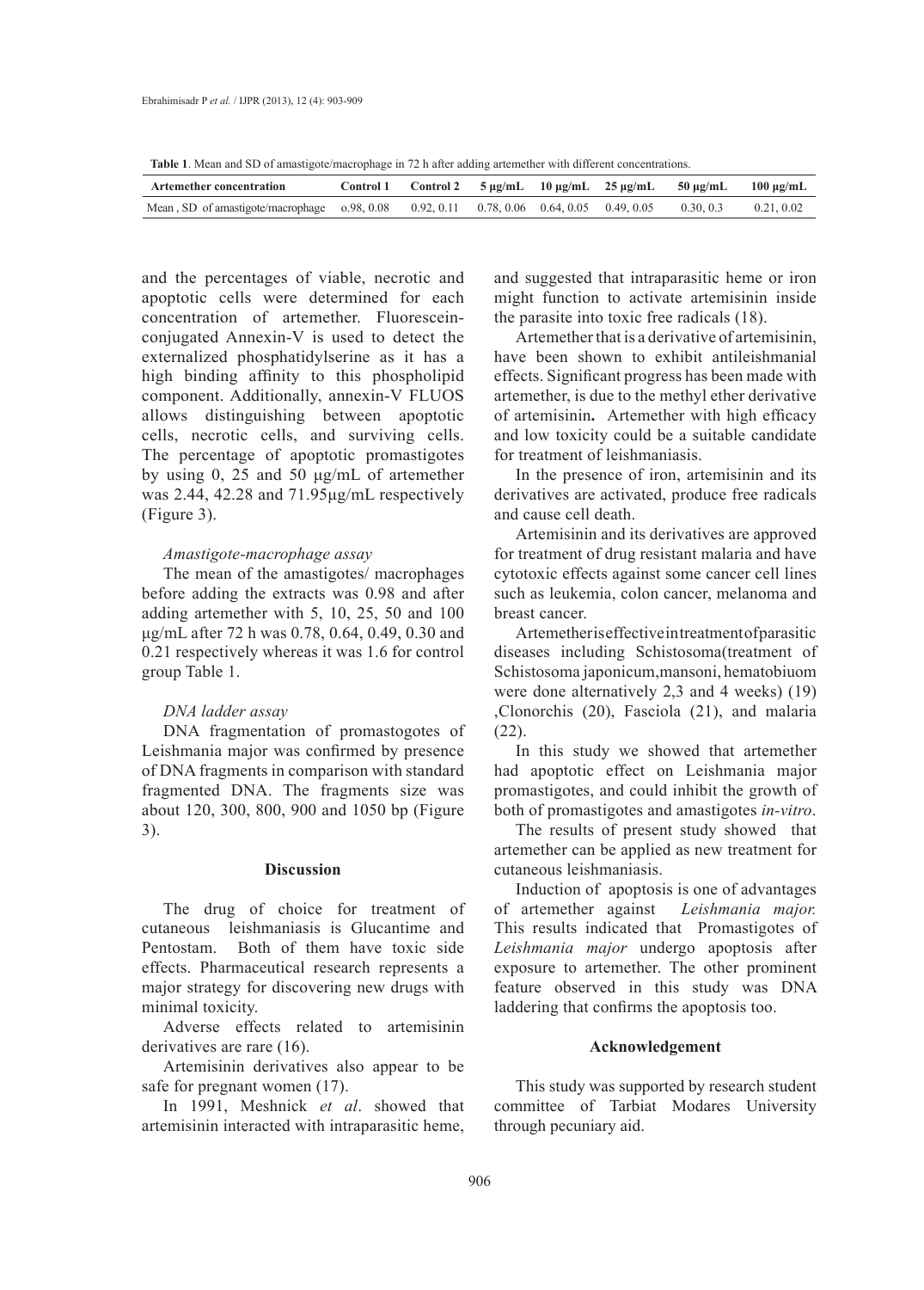| In-vitro Evaluation of Antileishmanial Activity and Toxicity of Artemether |  |
|----------------------------------------------------------------------------|--|
|----------------------------------------------------------------------------|--|

|             | Percentage |
|-------------|------------|
| Upper right | 5.5        |
| Lower right | 2.44       |
| Upper left  | $\theta$   |
| Lower left  | 92.5       |

|             | Percentage |
|-------------|------------|
| Upper right | 10.48      |
| Lower right | 14.33      |
| Upper left  | 0.22       |
| Lower left  | 74.97      |

|             | Percentage |
|-------------|------------|
| Upper right | 5.30       |
| Lower right | 27.65      |
| Upper left  | $\Omega$   |
| Lower left  | 67.50      |

|             | Percentage |
|-------------|------------|
| Upper right | 3.83       |
| Lower right | 42.28      |
| Upper left  | 0.05       |
| Lower left  | 53.80      |

|             | Percentage |
|-------------|------------|
| Upper right | 1.39       |
| Lower right | 71.95      |
| Upper left  | 0.06       |
| Lower left  | 26.60      |



**Figure 3.** Flow cytometry analysis of promastigotes following treatment with artemether and after labeling with annexin-V and PI. Control 1, without treatinh. Control 2, with ethanol as solvent. Samples 10 μg/mL, 25 μg/mL and 50 μg/mL are samples that treated with 10 μg/mL, 25 μg/mL and 50 μg/mL of artemether respectively. Lower right region (LR) belongs to apoptotic cells (annexin positive) and upper left region (UL) belongs to necrotic cells (PI positive).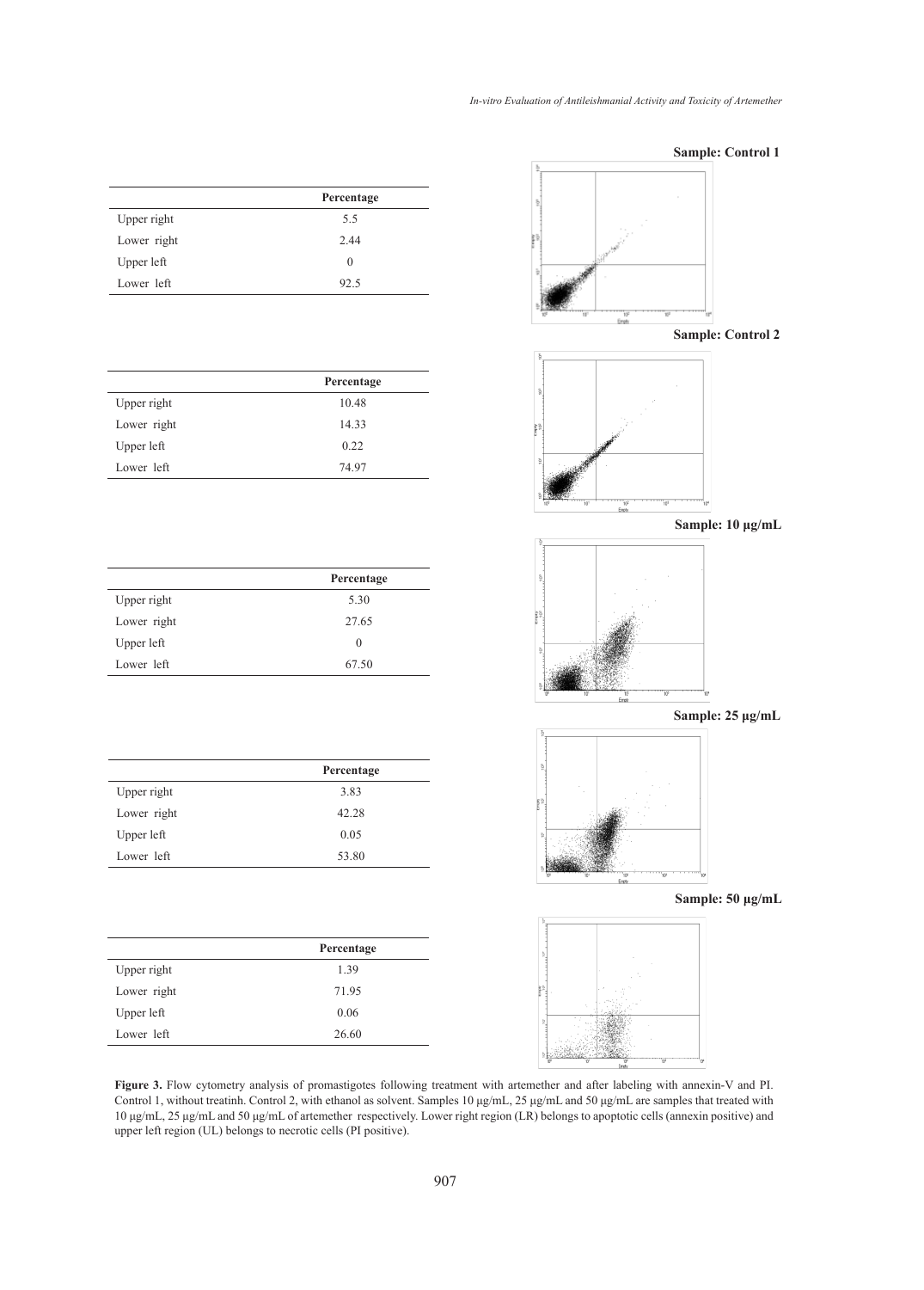

**Figure 4**. DNA fragmentation analysis by agarose gel electrophoresis. The DNA of promastigotes treated with 10, 25 and 50 µg of artemether after 24 h of incubation (lines 1-3). Integrated DNA (line4). Standard apoptotic ladder (line 5) and DNA marker (line 6).

#### **Refrences**

- Wilson M, Vorhies R Andersen K and Britigan B. (1) Acquisition of iron from transferrin and lactoferrin by the protozoan *Leishmania chagasi*. *Infection Immunity* (1994) 62: 3262-3269.
- Borges V, Vannier-Santos M and De Souza W. (2) Subverted transferring trafficking in *Leishmania*infected macrophages*. Parasitol. Res*. (1998) 84: 811- 822.
- (3) Sunder S and Agrawal K. Short course, low dose amphotercin B lipid complex therapy for visceral leishmaniasis unresponsive to antimony*. Ann. Int. Med*. (1977) 127: 133-137.
- (4) Kayser O, Kiderlen A F, Croft S L, Natural products as potential antimicrobial parasitic drugs. *Parasitol. Res*. (2003) 90. S55-S62. DOI: 10.1007/s00436-002- 0768-3.
- (5) Cown M. Plant Product as antimicrobial agent. *Clin*. *Microbial. Rev*. (1999) 12c4: 564-582.
- Ghaffarifar F. *Leishmania major*: *In-vitro* and *in-vivo* (6) anti-leishmanial effect of Cantharidin*. Exp. Parasitol.* ( 2010)126: 126–129.
- (7) Yousefi R, Ghaffarifar F, Dalimi Asl A. The Effect of *Alkanna tincturia* and *Peganu harmala* Extracts on *Leishmania major* (MRHO/IR/75/ER) *in Vitro*. Iranian J Parasitol 2009; 4:40-47.
- Munoz V and Moretti C. Isolation of bisindole alkaloids (8) with anti- leishmanial and anti-bacterial activities from *Peschiera vanhourki*. *Planta Med*. (1994) 60: 455-459.
- (9) Berman D and Ksionski G. Activity of amphotericin B cholesterol dispersion in experimental visceral

leishmaniasis*. Antimicrob. Agents Chemother.* (1992) 36: 1978-198.

- (10) Soudi S, Hashemi S, Zavaran Hosseini A, Ghaemi A and Asghari Jafarabadi M. Antileishmanial effect of *Echinacea purpurea* root extract cultivated in Iran. *Iran. J. Pharm. Res.* (2007) 6: 147-149.
- $(11)$  De Vries P and Dien T. Clinical pharmacology and therapeutic potential of artemisinin and its derivates in the treatment of malaria. *Drugs* (1996) **52**: 818-836
- *Blum W, Pfaar U and Kuhnol J*. *Rapid characterization*  (12) *of artemether and its in-vitro* metabolites on incubation with bovine hemoglobin, rat blood and dog blood by capillary gas chromatography-chemical ionization mass spectrometry*. J. Chromatogr. B, Biomed. Sci. Applications (*1998) 710: 101-113.
- $(13)$  Callahan H, Kelley C, Pereira T and Grogl M. Microtubule inhibitors: structure-activity analyses suggest rational models to identify potentially active compounds. *Antimicrob. Agents Chemother*. (1996) 40: 947-952.
- $(14)$  Verma N and Dey C. Possible mechanism of miltefosine-mediated death of *Leishmania donovani*. *Antimicrob. Agents Chemother*. (2004) 48: 3010-5.
- Chang K. Human cutaneous lieshmania in a mouse (15) macrophage line: propagation and isolation of intracellular parasites. *Science* (1980) 209: 1240-1242.
- $(16)$  Price R, van Vugt M, Phaipun L, Luxemburger C, Simpson J, Mc Gready R, Ter Kuile F, Kham A, Chongsuphajaisiddhi T, White N and Nosten F. Adverse effects in patients with acute falciparum malaria treated with artemisinin derivatives. *Am. J. Trop. Med. Hyg*. (1999) 60: 547-55.